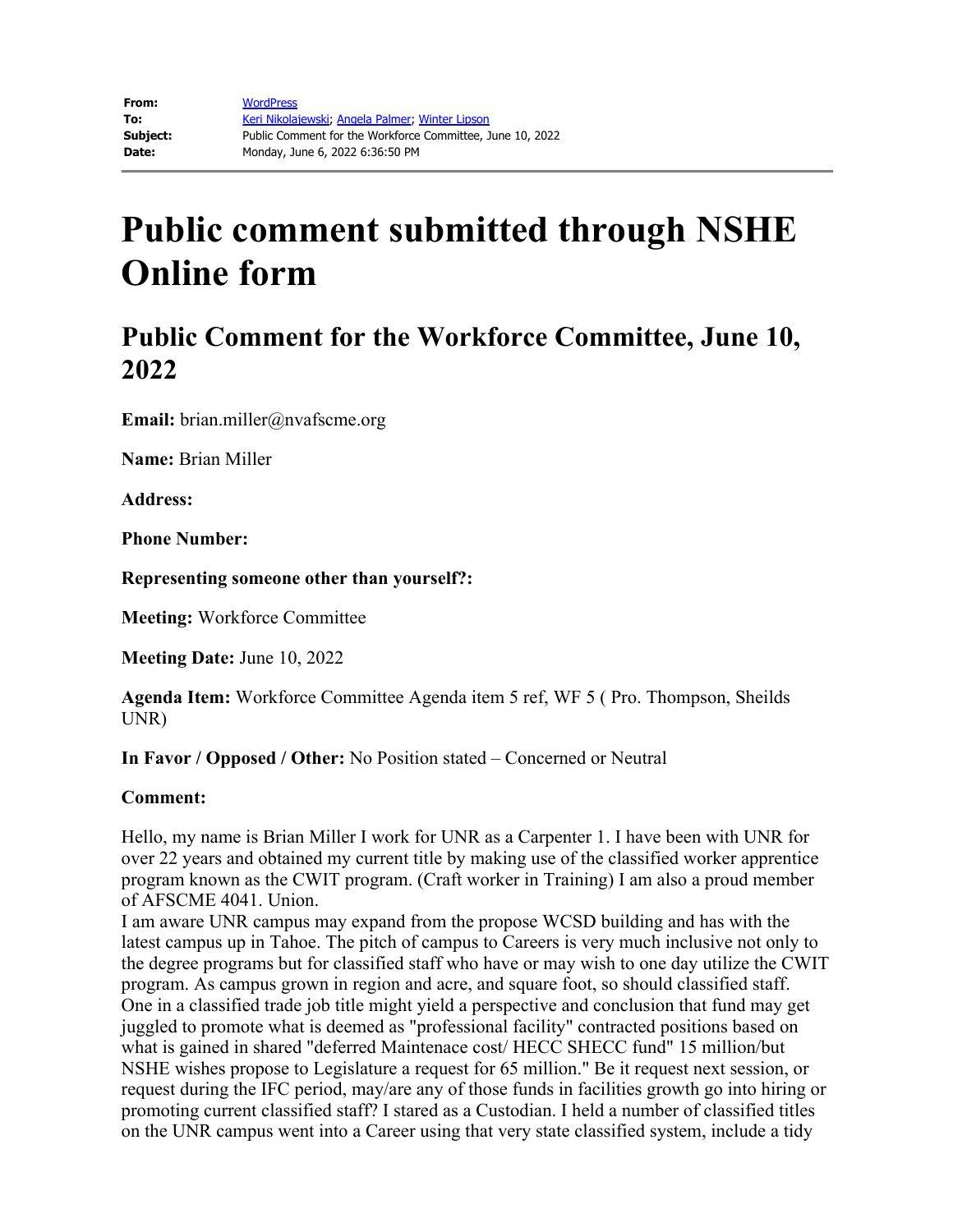sum of credits that I received whilst attending TMCC. Perhaps, some (WIG) community college grated funds can go to Campus to Career via Classified positions held and training through apprentice programs such as the Classified CWIT training process can be considered. Or even fill more classified positions within the institutions as opposed to factions like Facilities Services with in a Campus like UNR. May they not consider from NSHE encouraging them the not only the means but the desire to get a classified work staff growing, as well as promoted? As master plans grow so should classified staff. Thank you for your time and vision.

Brian Miller

### **Agreed that all the information above is true and accurate**: Yes

--

This e-mail was sent from a contact form on Nevada System of Higher Education (https://nshe.nevada.edu)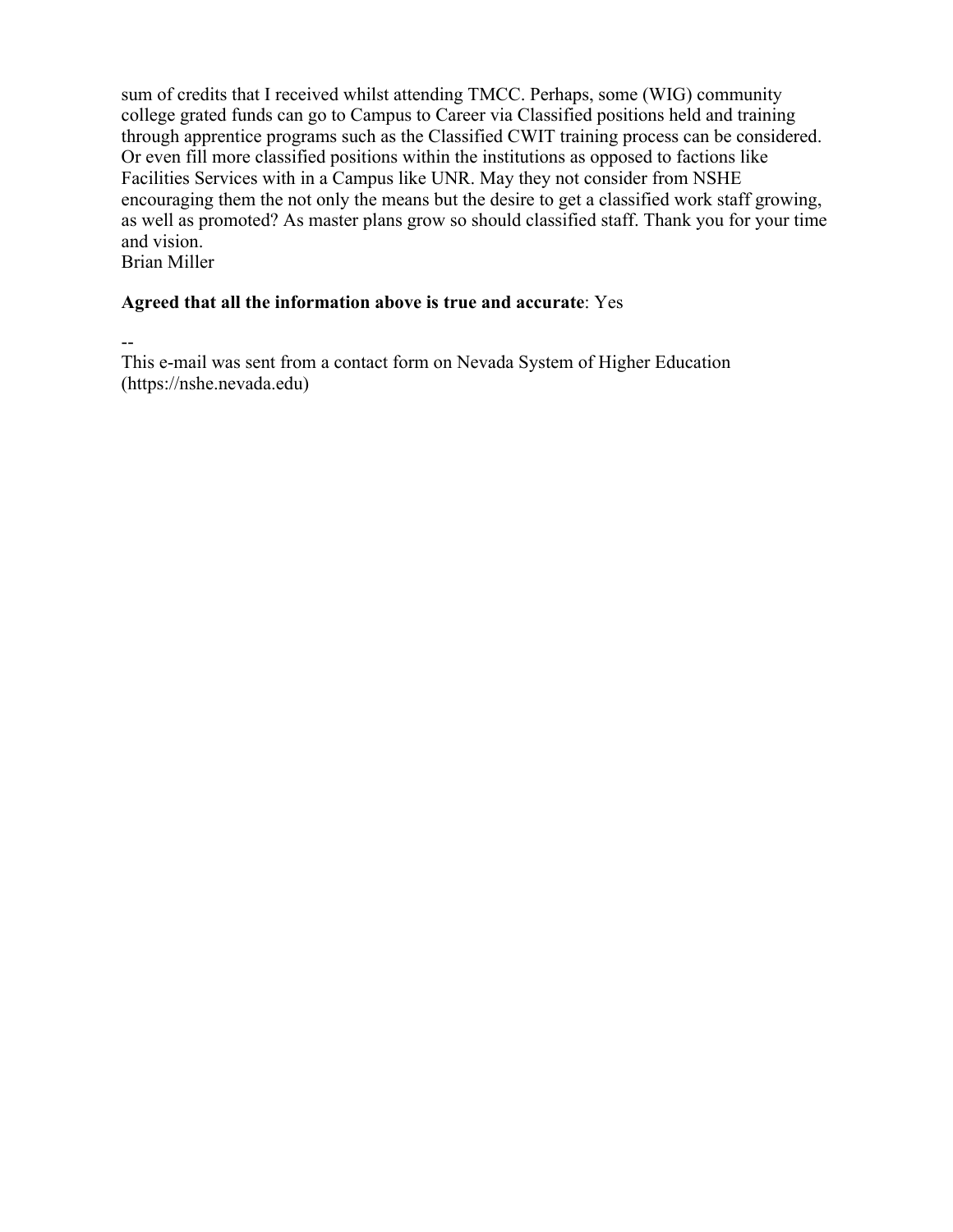# **Public comment submitted through NSHE Online form**

# **Public Comment for the Workforce Committee, June 10, 2022**

**Email:** brian.miller@nvafscme.org

**Name:** Brian Miller

**Address:** 

**Phone Number:** 

**Representing someone other than yourself?:** Classified workers, and AFSCME Local 4041

**Meeting:** Workforce Committee

**Meeting Date:** June 10, 2022

**Agenda Item:** WF Com. Agenda item 6.

**In Favor / Opposed / Other:** No Position stated – Concerned or Neutral

#### **Comment:**

Hello,

My name is Brian Miller. I am a carpenter 1 with the University Nevada Reno. I was wondering if any of the funds allocated to Agenda item six, if any such effort was considered in the relm of classified worker trades labor field what is called the CWIT program. It makes use of the community colleges and has some current grant and aid but could potentially be part of this granted funding that boards are determining on how to proceed. As campuses and masterplans grow within the eyes and perspective of the contracted professional staff and grants are embellished/distributed out to train for labor force, infrastructure, and trades necessary to promote, and up hold the buildings and campus ground that these visons and masterplans propose to fund and back, there is a current classified worker means of training that many benefit short, mid and long term into the future of NSHE and her beautiful campuses. May this be a means of being considered? An allowance of these funds granted to the state of Nevada, which includes classified workers. It is called the a CWIT program or "craft worker in Training program." As stated, it is within the ranks and of Classified staff whom work for the state but may have been overlooked when considering funds that the entire state had been granted via the means of NSHE institutions and boards.